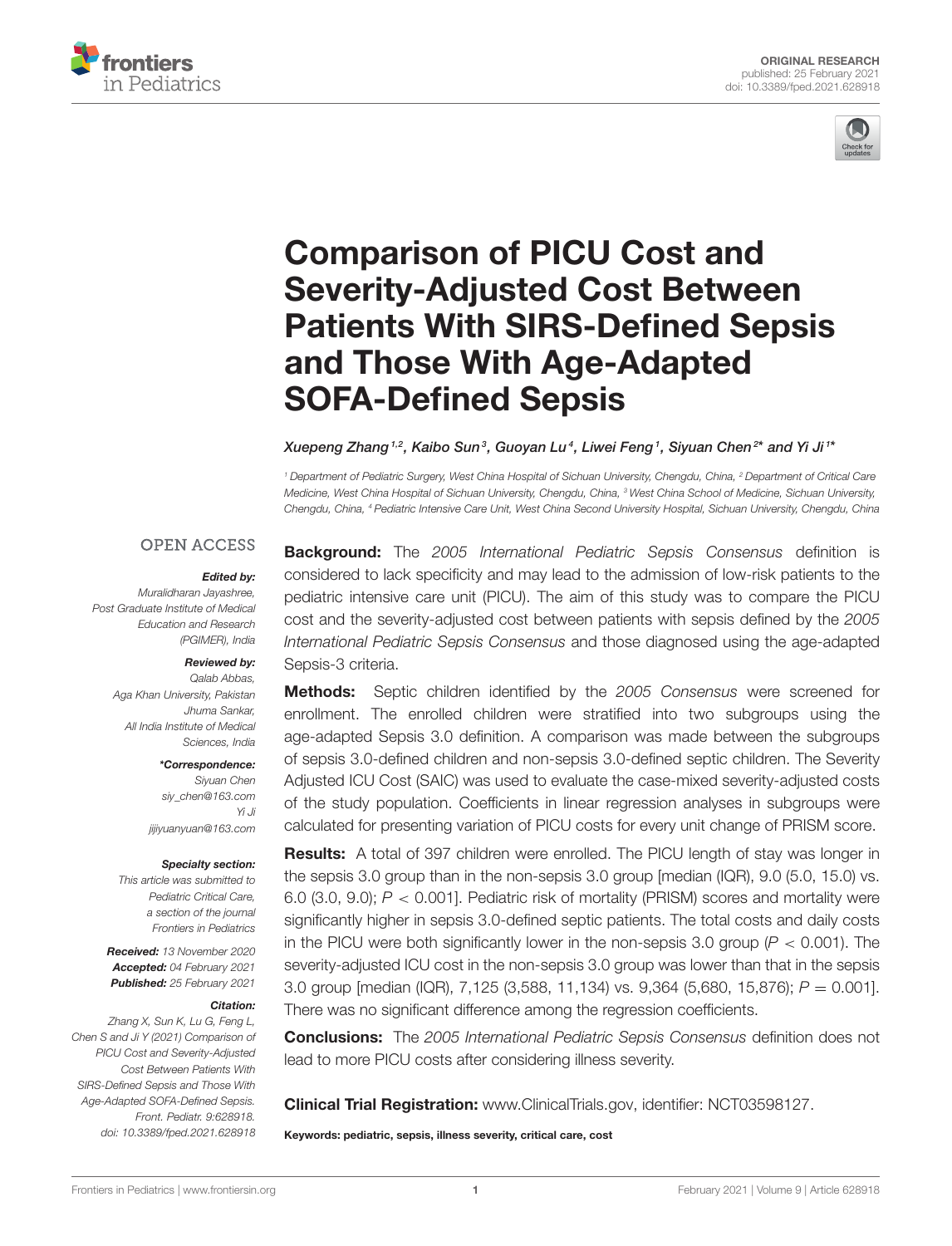# INTRODUCTION

The 2005 International Pediatric Sepsis Consensus defines pediatric sepsis as an infection with  $\geq 2$  criteria for systemic inflammatory response syndrome (SIRS) [\(1\)](#page-5-0). The definition of pediatric sepsis has not been updated for nearly 15 years, although evidence-based guidelines for the management of septic children have been published with great importance recently [\(2\)](#page-5-1). The SIRS criteria for diagnosing sepsis are widely considered to lack sensitivity and specificity in adults [\(3,](#page-5-2) [4\)](#page-5-3). In pediatric patients, the SIRS criteria also need to be validated. It was reported that the SIRS criteria were met or exceeded in more than 80% of infected children admitted to the PICU and in more than 90% of children with fever in the emergency department [\(5,](#page-5-4) [6\)](#page-5-5). Then, it is inevitable that some septic children identified by the 2005 Consensus with low mortality will be admitted to the PICU. Considering the high medical fees of the PICU, the issue of whether the medical costs of patients with low mortality match the illness severity is worthy of study. However, data on this issue are currently sparse.

In 2016, the Sepsis 3.0 consensus provided a better, highmortality-recognizing definition that emphasized that sepsis is a life-threatening organ dysfunction resulting from a dysregulated host response to infection [\(7\)](#page-5-6). According to the Sepsis 3.0 definition, an infected patient is diagnosed with sepsis when he/she has a Sequential Organ Failure Assessment (SOFA) score of two points or more. However, the criteria were developed for adult patients and were not suitable for children. Researchers previously adapted the Sepsis 3.0 definition for pediatric sepsis using age-adapted variables, and this approach showed better performance in recognizing pediatric patients with a high risk of mortality [\(5,](#page-5-4) [8\)](#page-5-7).

In this study, we analyzed whether septic children identified by the 2005 International Pediatric Sepsis Consensus definition have lower illness severity, although the PICU costs for these children do not concomitantly decrease. We compared the PICU cost and the severity-adjusted cost between SOFA- and non-SOFA-criteria septic children in the 2005 consensus-defined septic population. In the 2005 Consensus, severe sepsis was defined as sepsis + organ dysfunction, which is similar to the definition in Sepsis 3.0. Hence, we also evaluated the characteristics of children with severe sepsis.

# METHODS

We performed an analysis among patients consecutively enrolled in a prospective cohort study registered on Clinicaltrials.gov (NCT03598127). The study was designed to investigate vitamin A levels in septic children and was conducted in the PICU at West China Hospital of Sichuan University, which is one of the largest academic hospitals located in western China. The study was approved by the ethics committee of the hospital (No. 2018-272). In this cohort, the patients received no additional intervention. All treatments were determined by physicians who were blind to the study. Parents of the enrolled children were informed about the study upon admission and provided written informed consent. All procedures were conducted in compliance with the Declaration of Helsinki.

Children who were diagnosed with sepsis upon PICU admission according to the 2005 International Pediatric Sepsis Consensus from February 2018 to August 2019 were prospectively enrolled in this study. The enrolled children included patients in the emergency department and those who developed sepsis in general wards. The exclusion criteria were as follows: (1) children whose primary diagnosis for admission to the PICU was not sepsis; (2) patients who underwent surgery during their stay in the PICU since perioperative medical charges are associated with a large quantity of fees; (3) patients with underlying organ deficiency; and (4) patients older than 18 years of age.

In all eligible patients, we identified a subgroup of sepsis 3.0-defined septic children by using the age-adapted Sepsis 3.0 definition described in a previous study [\(5\)](#page-5-4). Demographic data of all included patients were recorded upon admission. Pediatric Risk of Mortality I (PRISM I) scores were calculated by using the worst values in the first 24 h upon admission and were used to assess illness severity [\(9\)](#page-5-8). The data for calculating the SOFA scores were collected in the first 24 h. Data on medical costs in the PICU were collected from the charge enquiry system in our hospital. All detailed charge information can be located in the system, and the system is open to patients. We defined the Severity Adjusted ICU Cost (SAIC) as the PICU cost divided by the PRISM severity score [\(9\)](#page-5-8). The fundamental cost was defined as costs not related to illness severity, including blood gas analysis on admission, patient care once an hour by nurses, physical services, small consumables (such as bandages, gauzes, etc.), bed costs, central supply costs, costs of the monitor device for blood pressure/transcutaneous oxygen saturation/heart rate/respiratory rate, and professional services fees (physicians). These fees are charged once a patient has been admitted to the PICU regardless of his/her illness severity. Then, we calculated the SAIC using the following method:

$$
SAIC = \frac{C_t - F_t}{P} + F_t.
$$

Here, " $C_t$ " means total cost in the PICU, "P" represents PRISM scores calculated by using the worst values in the first 24 h, and  $F_t$ " represents the fundamental cost in the PICU. To avoid infinity, the "0" score was transformed to the "1" score when performing the adjustment. The SAIC was used to evaluate the case-mixed severity-adjusted costs of the study population. Student's t-tests or non-parametric tests (Mann-Whitney U-test) were used to compare the continuous variables, where appropriate, between the two groups. The chi-squared test or Fisher's exact test was used to analyze categorical data. Since illness severity scores are more useful in evaluating mortality in populations rather than individual patients, linear regression analyses were performed to evaluate the association between overall PRISM scores and PICU costs. In linear regression analysis, PRISM scores were independent variables and PICU

**Abbreviations:** SIRS, Systemic Inflammatory Response Syndrome; SOFA, Sequential Organ Failure Assessment; PICU, Pediatric Intensive Care Unit; PRISM, Pediatric Risk of Mortality; SAIC, Severity Adjusted PICU Cost.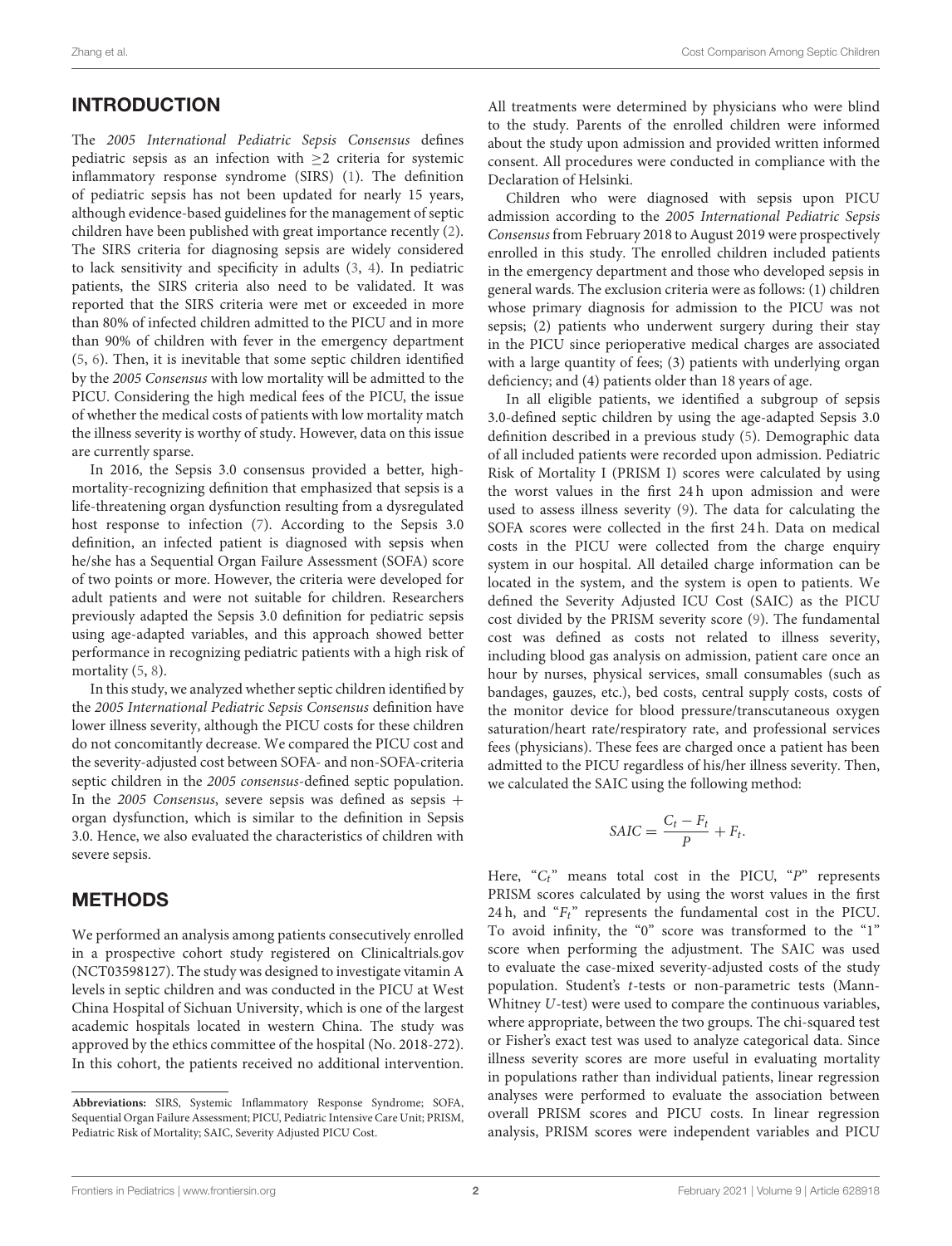

<span id="page-2-0"></span>costs were dependent variables. The coefficient  $\beta$  means that for every unit change of PRISM score, PICU cost will change by  $\beta$  units. Statistical analyses were performed using SPSS 22.0 for Windows (SPSS Inc., Chicago, IL, USA).

# RESULTS

In total, 397 patients were prospectively enrolled in this study (**[Figure 1](#page-2-0)**). The characteristics of the 397 included children are shown in **[Table 1](#page-2-1)**. The median age was 9 months {median [interquartile range (IQR)], 9.00 [3.0, 42.50]}, and 218 of the children (54.91%) were boys. The overall mortality was 7.05%. The most frequent source of infection was respiratory infection. The median PRISM score was 8 [median (IQR), 8.0 (6.0, 13.0)]. The median PICU length of stay was 8.0 days [median (IQR), 8.0 (5.0, 14.0)]. There were 314 cases (79.09%) that met the ageadapted Sepsis 3.0 definition of sepsis and 83 cases (20.91%) that did not meet the definition. According to the 2005 Consensus, 87 (21.91%) children met the criteria for severe sepsis. The 87 children were all included in the SOFA group. **[Figure 2](#page-2-2)** presents the relation of each subgroup. Differences in characteristics between patients with and without positive blood cultures were not significant (**[Supplementary Table 1](#page-5-9)**).

The differences in the distribution of age and sex between the sepsis 3.0 group and the non-sepsis 3.0 group were not significant (**[Table 2](#page-3-0)**). Hospital length of stay and PICU length of stay were significantly longer in the sepsis 3.0 group [median (IQR), 15.50  $(10.0, 24.0)$  vs. 12.0  $(8.0, 16.0)$ ;  $P = 0.003$  and 9.0  $(5.0, 15.0)$  vs. 6.0 (3.0, 9.0);  $P < 0.001$ , respectively]. PRISM scores in sepsis 3.0-defined septic patients were significantly higher than those in the rest of the children [median (IQR), 9.0 (5.0, 15.0) vs. 6.0  $(3.0, 9.0); P < 0.001$ . The sepsis 3.0 group had higher hospital mortality than the non-sepsis 3.0 group, and the difference was statistically significant (8.60% vs. 1.20%,  $P = 0.019$ ). The total <span id="page-2-1"></span>TABLE 1 | Baseline characteristics of the 397 children.

| <b>Characteristics</b>        | Value                      |
|-------------------------------|----------------------------|
| Age, months                   | 9.00(3.0, 42.50)           |
| Male, n (%)                   | 218 (54.91%)               |
| Source of infection, n (%)    |                            |
| Respiratory system            | 234 (59.09%)               |
| Gastrointestinal system       | 86 (21.72%)                |
| Central nervous system        | 17 (4.29%)                 |
| Blood stream                  | 22 (5.56%)                 |
| Soft tissue                   | 10(2.53)                   |
| Other                         | 27 (6.82%)                 |
| Length of PICU stay, days     | 8.0(5.0, 14.0)             |
| Length of hospital stay, days | 14.0 (9.0, 23.0)           |
| <b>PRISM</b>                  | 8.0(6.0, 13.0)             |
| <b>SOFA</b>                   | 5.0(2.0, 7.0)              |
| Total PICU costs, yuan        | 28,038 (16,507,<br>54,055) |
| Total hospital costs, yuan    | 48,453 (28,974,<br>82,000) |
| Daily PICU costs, yuan        | 3,595 (2,929, 4,645)       |
| Hospital mortality, n (%)     | 28 (7.05%)                 |
| Severe sepsis, n (%)          | 87 (21.91%)                |
| Sepsis 3.0-defined sepsis     | 314 (79.09%)               |

*Data are presented as the median (interquartile range) or number (percentage). PICU, Pediatric Intensive Care Unit; PRISM, Pediatric Risk of Mortality score; SOFA, Sequential Organ Failure Assessment score.*

<span id="page-2-2"></span>

PICU cost, hospital cost, and daily PICU cost in the sepsis 3.0 group were significantly higher than the costs in the non-sepsis 3.0 group (**[Table 2](#page-3-0)**). After adjusting for PRISM scores, the PICU cost in the non-sepsis 3.0 group was lower than that in the sepsis 3.0 group [median (IQR), 7,125 (3,588, 11,134) vs. 9,364  $(5,680, 15,876);$   $P = 0.001$ . **[Table 3](#page-3-1)** shows the coefficients in each linear regression analysis. The coefficient of PRISM scores in regression analysis in non-sepsis 3.0 group was not higher than the coefficient in sepsis 3.0 group (**[Figure 3](#page-3-2)**).

**[Table 4](#page-4-0)** lists the characteristics of the 87 children with severe sepsis identified by the 2005 Consensus. Twenty-four (27.59%) patients in the severe sepsis subgroup died. The PRISM and SOFA scores were significantly higher in severe sepsis patients [median (IQR), 14.0 (8.0, 23.0) vs. 8.0 (6.0, 12.0); P < 0.001]. Total PICU costs and daily costs were higher in severe sepsis patients ( $P =$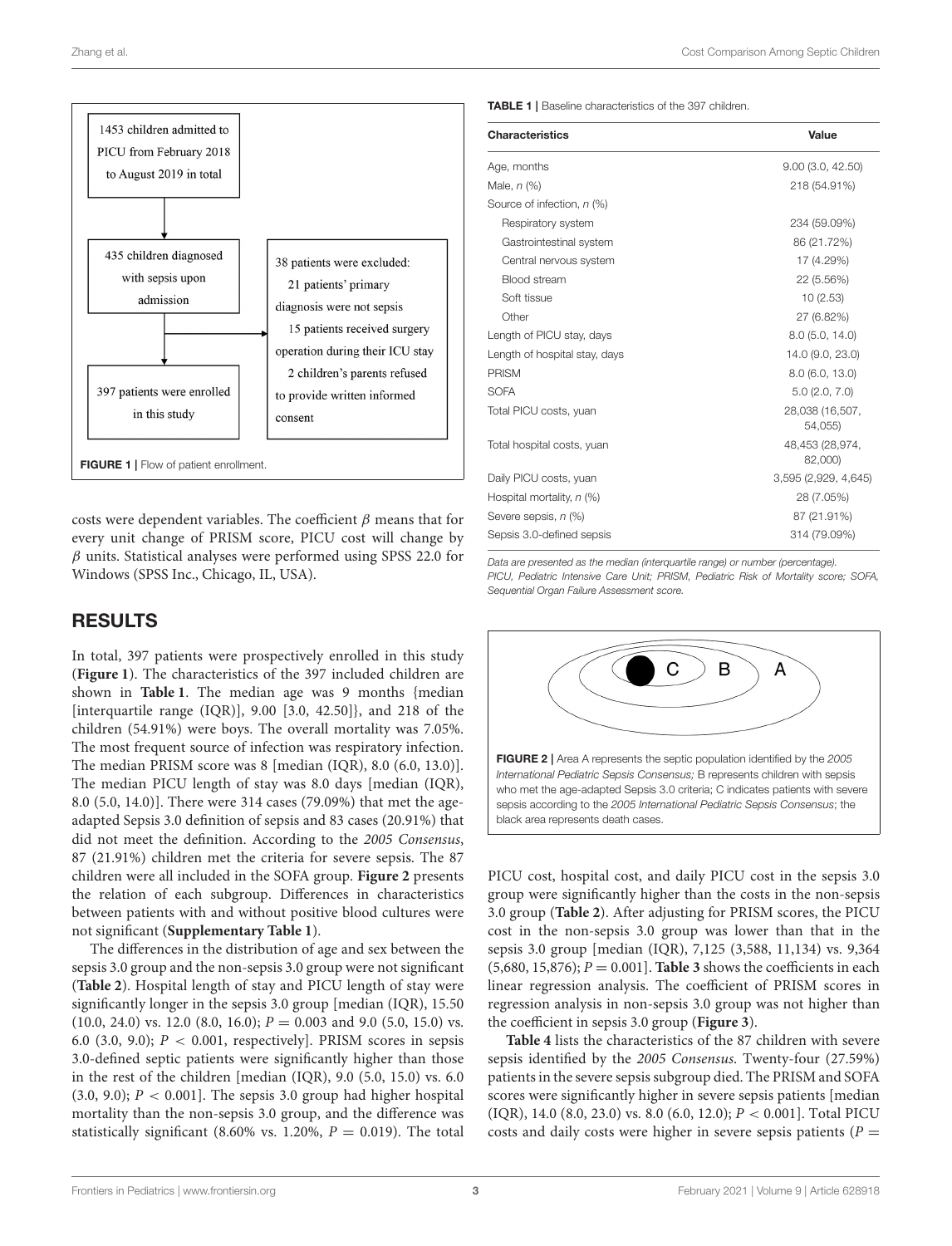#### <span id="page-3-0"></span>TABLE 2 | Comparison of patients with and without sepsis-3 definition sepsis.

| <b>Characteristics</b>    | Sepsis-3<br>$N = 314$   | Non-sepsis-3<br>$N = 83$ | P                  |
|---------------------------|-------------------------|--------------------------|--------------------|
|                           |                         |                          |                    |
| Male, $n$ $(\%)$          | 169 (53.82%)            | 49 (59.04%)              | 0.468              |
| <b>PRISM</b>              | 9.0(6.0, 15.0)          | 5.0(4.0, 8.0)            | 0.000 <sup>a</sup> |
| <b>SOFA</b>               | 6.0(4.0, 8.0)           | 1.0(1.0, 1.0)            | 0.000 <sup>a</sup> |
| Total PICU cost, yuan     | 32,118 (19,249, 65,381) | 18,171 (9,605, 27,913)   | 0.000 <sup>a</sup> |
| Total hospital cost, yuan | 52,571 (32,061, 94,190) | 31,843 (22,186, 52,129)  | 0.000 <sup>a</sup> |
| Daily PICU cost, yuan     | 3,727 (3,042, 4,966)    | 3,210 (,2550, 3,795)     | 0.001              |
| <b>SAIC</b>               | 9,364 (5,680, 15,876)   | 7,125 (3588, 11,134)     | 0.001              |
| PICU stay, days           | 9.0(5.0, 15.0)          | 6.0(3.0, 9.0)            | 0.000 <sup>a</sup> |
| Hospital stay, days       | 15.50 (10.0, 24.0)      | 12.0(8.0, 16.0)          | 0.003              |
| Mortality, $n$ (%)        | 27 (8.60%)              | $1(1.20\%)$              | 0.019              |

*Data are presented as the median (interquartile range) or number (percentage).*

*PICU, Pediatric Intensive Care Unit; PRISM, Pediatric Risk of Mortality score; SOFA, Sequential Organ Failure Assessment score; SAIC, Severity Adjusted ICU Cost. <sup>a</sup>P* < *0.001.*



#### <span id="page-3-2"></span><span id="page-3-1"></span>TABLE 3 | Coefficients in each linear regression analysis.

| Group             | <b>Coefficients</b> | 95% CI                 |
|-------------------|---------------------|------------------------|
| Overall           | 2291.958            | 1689.409-2894.506      |
| Non-sepsis3.0     | 244.357             | $-1074.552 - 1563.265$ |
| Sepsis 3.0        | 2052.157            | 1352.268-2752.047      |
| Non-severe sepsis | 1249.663            | 183.799-2315.527       |
| Severe sepsis     | 1966.055            | 681.638-3250.472       |

*CI, Confidence Interval.*

0.013 and  $P < 0.001$ , respectively), but the differences in total hospital stay between the two subgroups were not significant. The distributions of length of PICU stay, length of hospital stay, and SAIC were similar between the two subgroups.

# **DISCUSSION**

Our data revealed that in the cohort, the non-sepsis 3.0 group had lower hospital mortality and shorter stays in the PICU and hospital than the sepsis 3.0 group. These findings suggest that the 2005 Pediatric Sepsis Consensus definition may lack specificity in recognizing patients with a high risk of mortality compared to the Sepsis 3.0 criteria. Previous epidemiologic studies on septic children who were diagnosed by the 2005 Pediatric Sepsis Consensus reported that mortality in these children was similar to or even lower than mortality in the general PICU population [\(10](#page-5-10)[–13\)](#page-5-11). The most plausible reason is that the SIRS criteria lack specificity since the 2005 Pediatric Sepsis Consensus is based on the SIRS criteria. Many pediatric patients presented with fever, tachycardia, and/or tachypnea and met the SIRS diagnostic criteria. Some diseases (e.g., bronchiolitis) had very low mortality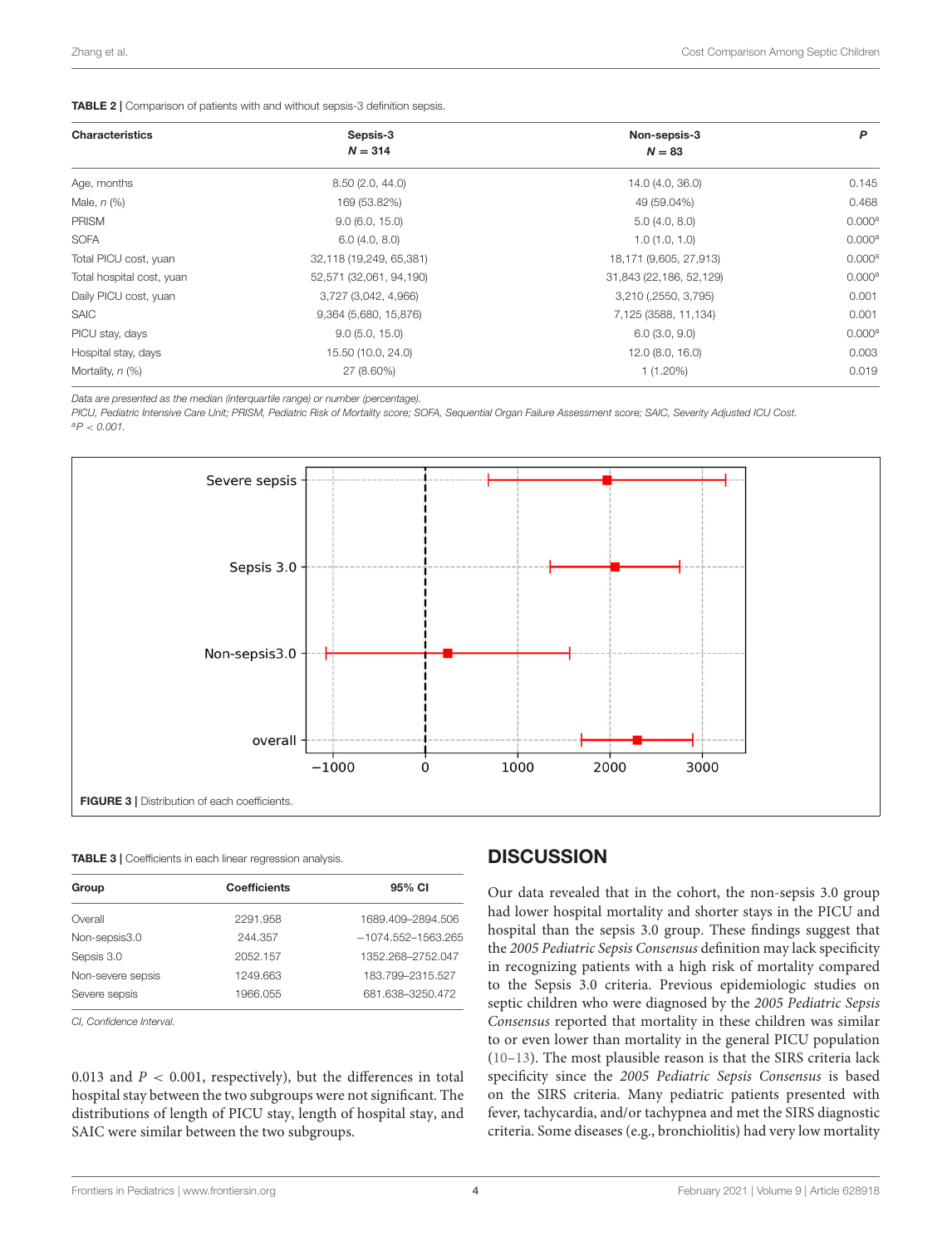<span id="page-4-0"></span>

| <b>Characteristics</b>    | Severe sepsis<br>$N = 87$ | Non-severe sepsis<br>$N = 227$ | P     |
|---------------------------|---------------------------|--------------------------------|-------|
|                           |                           |                                |       |
| Male, $n$ $(\%)$          | 48 (55.17%)               | 122 (53.70%)                   | 0.820 |
| <b>PRISM</b>              | 14.0 (8.0, 23.0)          | 8.0(6.0, 12.0)                 | 0.000 |
| <b>SOFA</b>               | 8.0(5.0, 10.0)            | 5.0(4.0, 7.0)                  | 0.000 |
| Total PICU cost, yuan     | 44,869 (19,979, 109,360)  | 29,879 (19,142, 56,333)        | 0.013 |
| Total hospital cost, yuan | 63,732 (30,608, 130,067)  | 51,587 (32,209, 85,860)        | 0.056 |
| Daily PICU cost, yuan     | 4,259 (3,603, 7,162)      | 3,612 (2,978, 4,723)           | 0.000 |
| <b>SAIC</b>               | 9,198 (5,680, 19,724)     | 9,464 (5,680, 15,322)          | 0.522 |
| PICU stay, days           | 9.0(5.0, 22.0)            | 9.0(5.0, 14.0)                 | 0.496 |
| Hospital stay, days       | 17.0 (8.0, 29.0)          | 15.0 (10.0, 23.0)              | 0.901 |
| Mortality, $n$ (%)        | 24 (27.59%)               | $3(1.30\%)$                    | 0.000 |

*Data are presented as the median (interquartile range) or number (percentage).*

*PICU, Pediatric Intensive Care Unit; PRISM, Pediatric Risk of Mortality score; SOFA, Sequential Organ Failure Assessment score; SAIC, Severity Adjusted PICU Cost.*

or even near-zero mortality. However, the patients may have been diagnosed with pediatric sepsis and therefore may have been admitted to the PICU. Another study in a large pediatric population that evaluated the SIRS criteria also revealed that SIRS criteria could increase the risk of PICU admission (RR  $= 1.45$ ), but the criteria were not associated with hospital mortality [\(6\)](#page-5-5).

In the current study, 20% of septic children identified by the 2005 Pediatric Sepsis Consensus had lower mortality and less illness severity. The total PICU cost and daily PICU cost were significantly lower in the non-SOFA group. Considering the impact of illness severity on cost, the SAIC in the non-SOFA group was still lower than that in the SOFA group. These findings suggest that some septic patients admitted to the PICU may not be at high risk of mortality, but the financial costs of the PICU for these patients are relatively lower. Furthermore, coefficients in linear regression analyses performed in the subgroups also showed no significant difference. Those findings do not support our hypothesis that the cost expenditures for children who were admitted to the PICU with 2005 consensus-identified sepsis may not match the illness severity. This could be explained by the fact that few patients in the non-sepsis 3.0 group suffered organ dysfunction and received organ support therapy, such as ventilation and continuous renal replacement therapy. More importantly, those patients had a shorter length of PICU stay.

Sepsis involves a high risk of mortality. It threatens millions of people's lives each year globally, and tremendous resources are expended to improve the outcome of patients with sepsis [\(7\)](#page-5-6). Our findings of the current study suggest that the SOFAbased sepsis definition may be better in identifying septic children with a high risk of mortality than the 2005 Consensus definition. The definition of severe sepsis in the 2005 Consensus is similar to Sepsis 3.0 and seems more specific in recognizing high-risk patients, but it may lack sensitivity. In this study, the severe sepsis subgroup had the highest severity scores and highest mortality. However, this group may exclude some children at high risk of mortality. Some septic children with organ injuries may not initially meet the severe sepsis criteria but have the potential to develop organ dysfunction, and these patients may be excluded by the severe sepsis criteria.

Another interesting finding is that the non-SOFA group was older than the SOFA group, although the difference was not statistically significant. Previous studies revealed a similar result: younger children are more vulnerable to infection than older children, leading to aggravation of the severity of disease [\(13\)](#page-5-11). This finding may also indicate that the SIRS-based pediatric sepsis definition does not perform well in recognizing septic children with a high risk of mortality.

This study has several limitations. First, the major limitation of the study is that a comparison was made between two subsets of patients defined by the 2005 Pediatric Sepsis Consensus. The characteristics of the children who met the SOFA-based sepsis criteria but not the SIRS-based criteria were unknown, which is the most important source of bias. Second, there were no non-SOFA septic children from general wards to serve as a control group. The medical costs and mortality of the non-SOFA group in general wards were unclear. In addition, the new SAIC indicator that we first proposed may not be very accurate since the illness severity scores vary in different phases of sepsis. However, it is impossible to ensure that all patients are admitted in the same phase of disease. Furthermore, severity scores varied during the PICU stay, and we failed to calculate the daily PRISM scores in the PICU in this cohort and adjusted total PICU costs by PRISM scores on day 1. The following equation may be more accurate:

$$
SAC = \sum_{j=1}^{M} \left( \frac{C_j - F_j}{P_j} + F_j \right).
$$

Here, "j" means day "j" in the PICU, and " $M$ " represents the length of PICU stay. Finally, this was a single-center study, which may have led to selection bias.